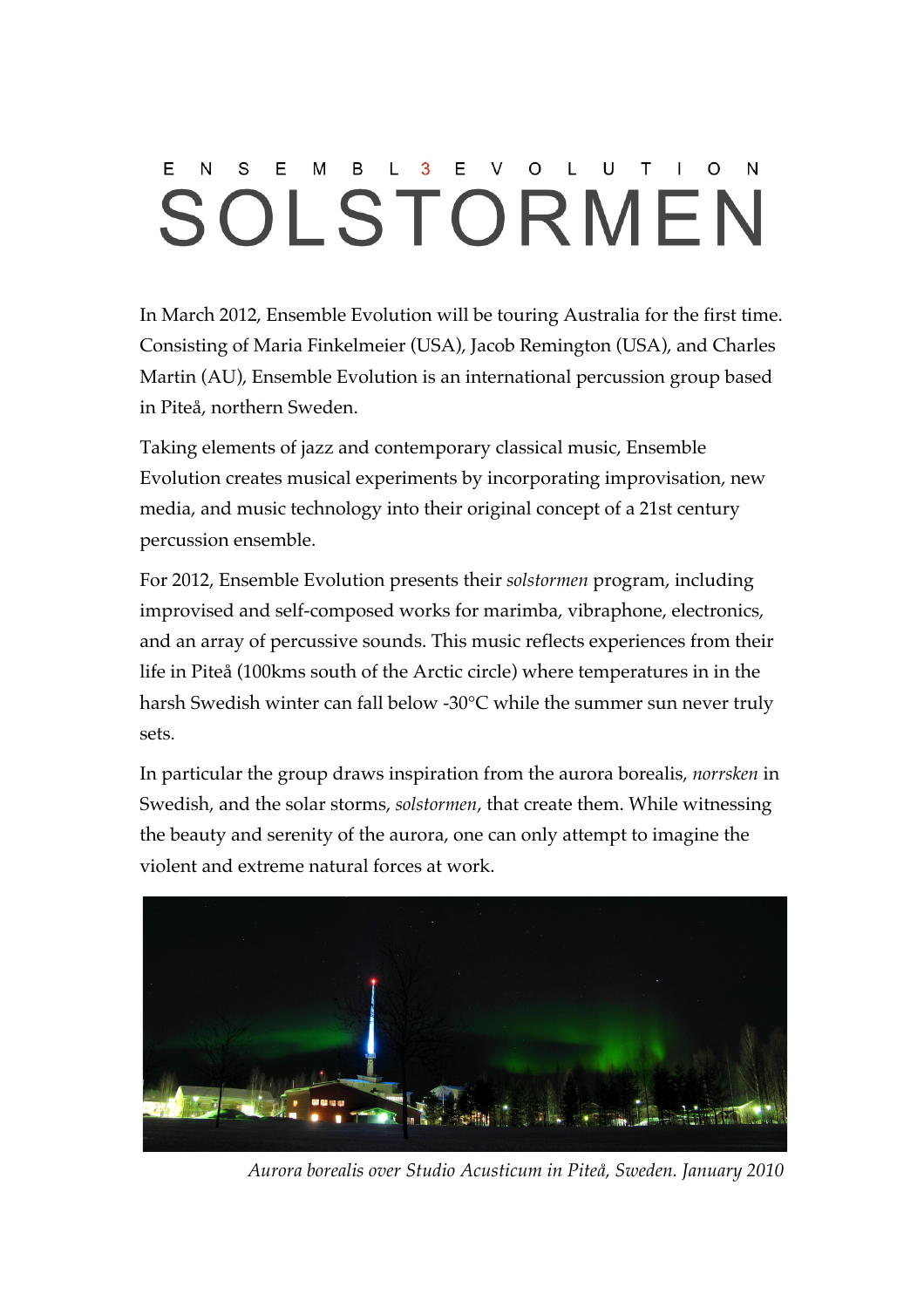# **biography**



Ensemble Evolution came together in September 2010 in Piteå, northern Sweden to explore new music, composition and improvisation. Their first project was a collaboration with their mentor, mallet specialist Anders Åstrand, as well as international artists Dave Samuels and Evaristo Aguilar.

In 2011 the group created and directed the inaugural Piteå Percussion Repertoire Festival, attracting students and professionals from around the world. The festival concert series featured the premieres of new works from each member of the ensemble. The group toured Sweden in May 2011 in collaboration with vocalist, Anna Larson and Anders Åstrand and in November 2011, Ensemble Evolution were guest artists at the University of Alaska, Fairbanks, forming "The Arctic Connection" with Ensemble 64.8.

Along with their Solstormen tour in 2012, Ensemble Evolution are hosting a series of visiting artists in Piteå and will be an ensemble in residence at the Nordplus IP Music Laboratory THE PROCESS in Vilnius, Lithuania.

Video and audio documentation of our projects are available on our website:

http://www.ensemble-evolution.com

# **booking/press contact:**

Charles Martin contact@ensemble-evolution.com +46 730 399 334 (Sweden) 0419 176 858 (Australia)